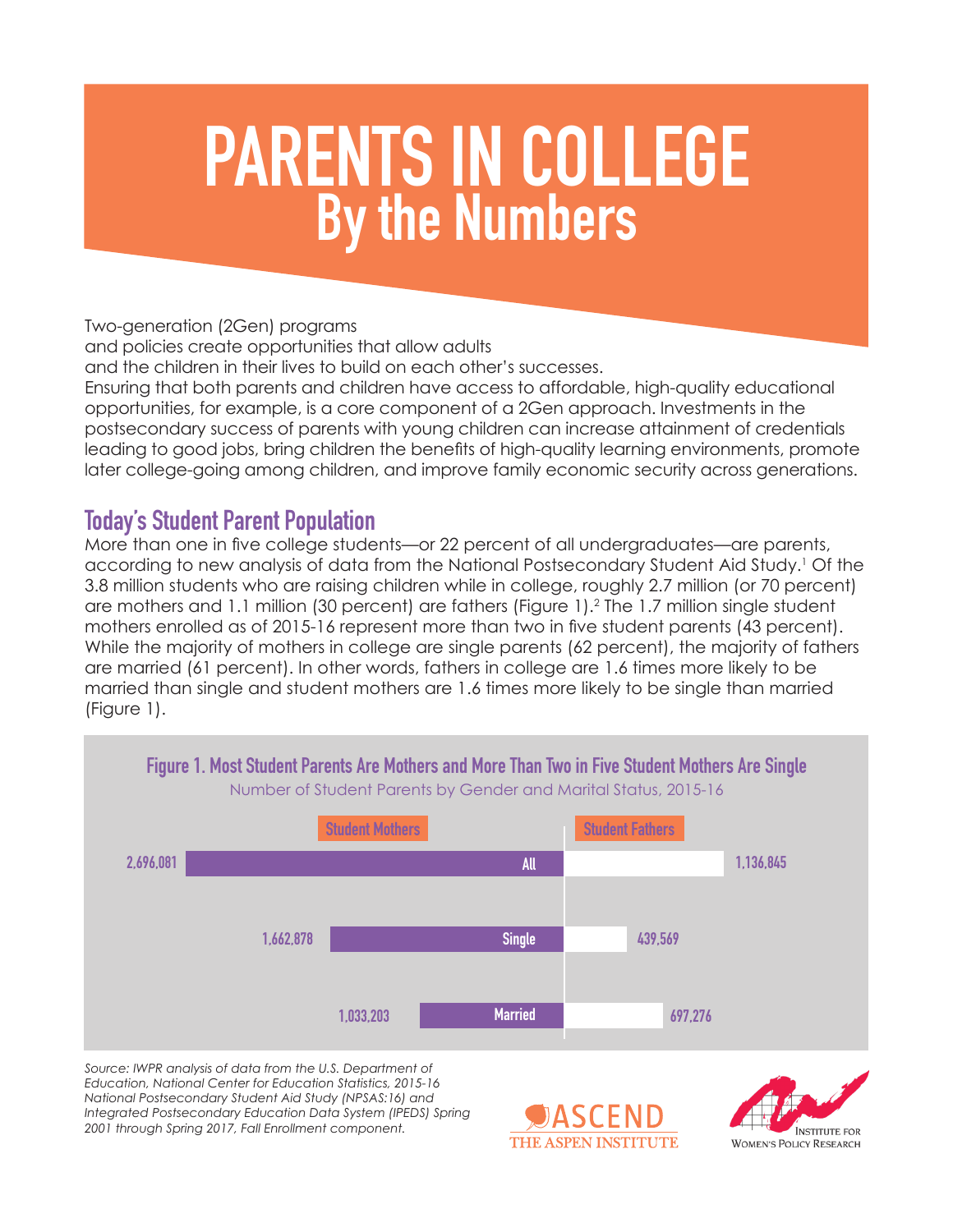

# **"WE HAVE TO MEET EVERY PARENT, EACH FAMILY WHERE THEY ARE."**

- Tameka Henry, Ascend Parent Advisor

Between the 2011-12 and 2015-16 academic years, the share of students who are parents declined by 15 percent and the total number declined by 20 percent.3 While enrollment among all undergraduates decreased in that time (by roughly 6 percent), the number of college students who are parents dropped more sharply than among students overall. A

number of factors may have contributed to the declining share of college students with children, including declining unemployment over this time period following the end of the Great Recession, and the rising cost of college in combination with the continued high cost of non-tuition expenses like child care, housing, and transportation.<sup>4</sup> Such factors may have disproportionately affected student parents' ability to afford college as well as their assessments of the relative benefits of college enrollment compared with the immediate benefits of working without attending school. The closure of more than 100 for-profit colleges between 2012 and 2016 probably also contributed to parents' decreased share of the student body.5 The number of student parents enrolled in for-profits declined by 39 percent between 2011-12 and 2015-16 (the largest decline among all institution types), compared with a 25 percent decline in the number of parents enrolled in community colleges and a 12 percent decline in those enrolled in public four-year colleges.<sup>6</sup>

The largest share of student parents is enrolled in community colleges (42 percent of all student parents are community college students; Figure 2). Similar shares of student parents attend private forprofit and public four-year institutions (18 percent and 17 percent, respectively), with the remainder

#### College Students Who Are Parents…

Represent one in five college students.

Are likely to attend community college, though they make up a disproportionate share of forprofit college students.

Are more likely to be students of color than White.

Are older than nonparents.

Are likely to have children who are preschool-aged or younger.

Have nearly twice the student loan debt of students overall.

Have higher GPAs than students who are not parents.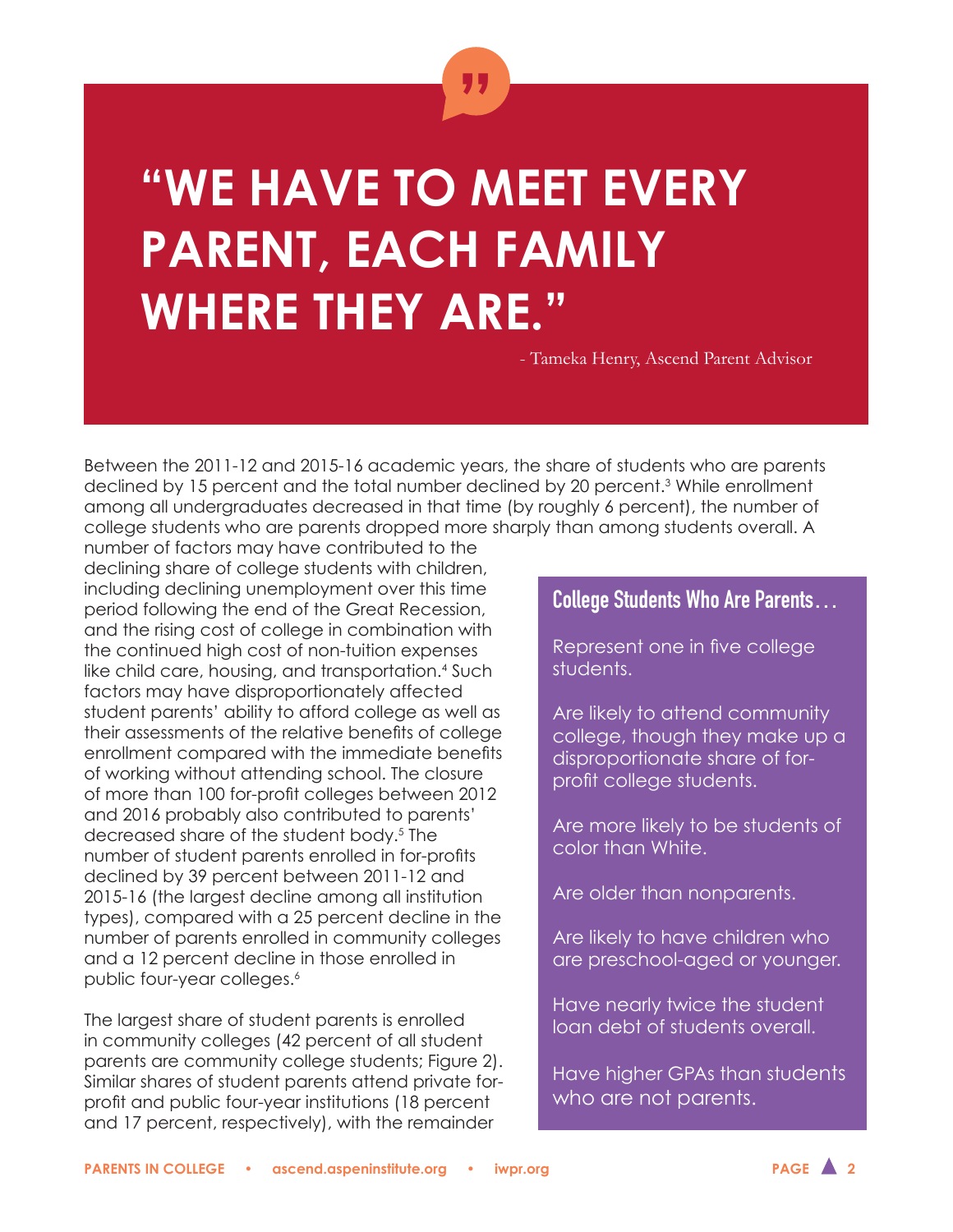

*Source: Institute for Women's Policy Research analysis of data from the U.S. Department of Education, National Center for Education Statistics, 2015-16 National Postsecondary Student Aid Study (NPSAS:16).*

enrolled in private nonprofit four-year (13 percent) and other/more than one institution (10 percent).

While student parents are most likely to attend community colleges, their proportion of the overall student body varies by institution type. For-profit schools enroll the largest share of student parents compared with other institution types — 45 percent of all for-profit students are students with children and 39 percent are single mothers — followed by community colleges, whose student body is more than one-quarter student parents (26 percent; Figure 3).<sup>7</sup>



*Source: Institute for Women's Policy Research analysis of data from the U.S. Department of Education, National Center for Education Statistics, 2015-16 National Postsecondary Student Aid Study (NPSAS:16).*

Student parents are more likely than students without children to be students of color: 51 percent compared with 46 percent of students without children.<sup>8</sup> Looking across racial/ethnic backgrounds, Black college students are the most likely to be parents (33 percent), and Black women — two in five of whom are mothers — are more likely than women from other backgrounds to be raising children while in college (Figure 4).<sup>9</sup> American Indian/Alaska Native

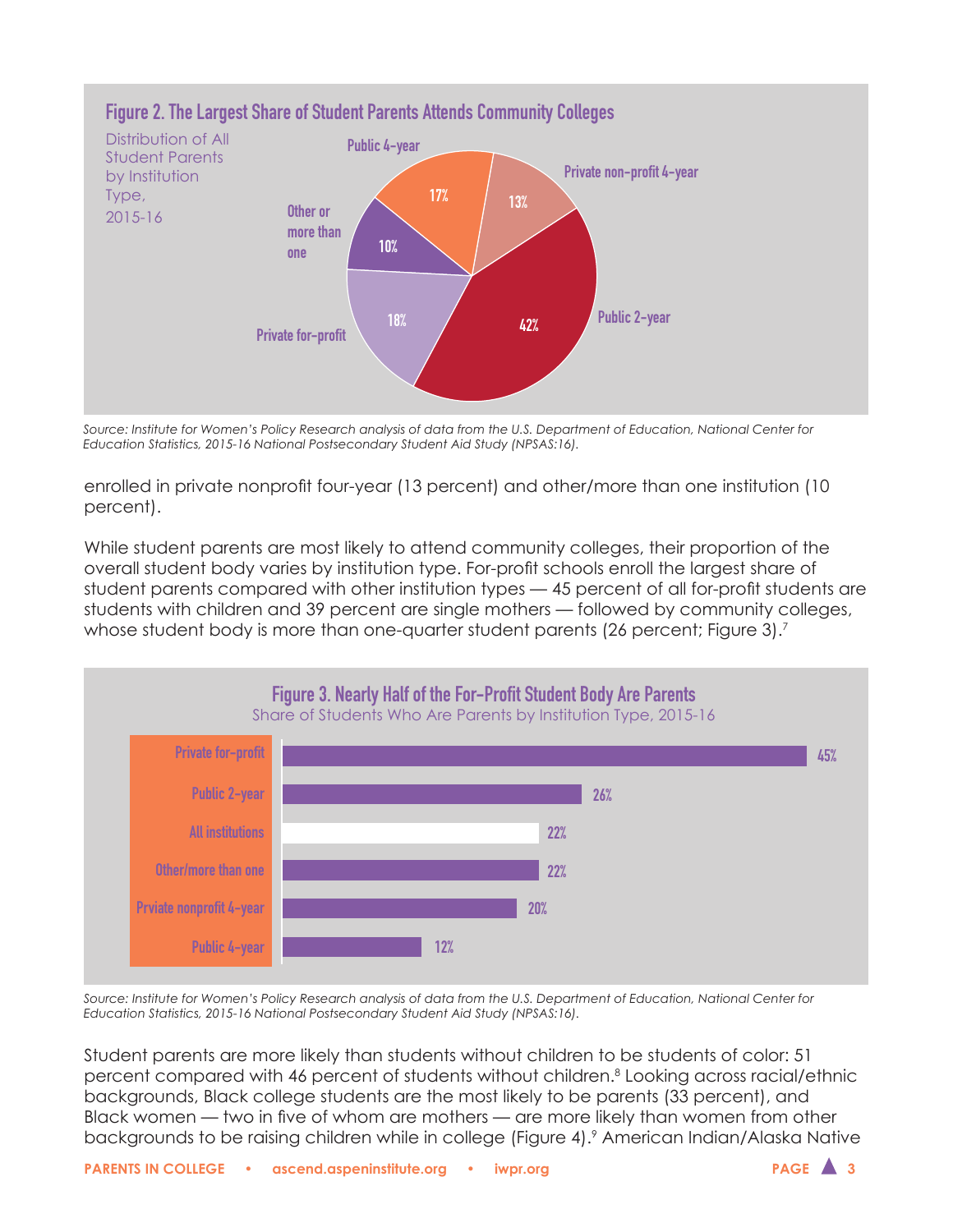and Native Hawaiian/Pacific Islander students are also likely to be parents (29 percent and 30 percent, respectively), with more than one-third of women in both groups being mothers (Figure 4). Roughly one in five Hispanic students (21 percent), White students (21 percent), and students of more than one race (20 percent) are parents, as are 13 percent of Asian students.<sup>10</sup>



*Source: Institute for Women's Policy Research analysis of data from the U.S. Department of Education, National Center for Education Statistics, 2015-16 National Postsecondary Student Aid Study (NPSAS:16).*

Student parents tend to be older while enrolled in college than their peers without children. Student parents' median age is 32, compared with 27 for independent students without children and 20 for dependent students.11 Three in five student parents are 30 or older, roughly one-quarter are 24-29, and 15 percent are ages 15-23. Native Hawaiian/Pacific Islander



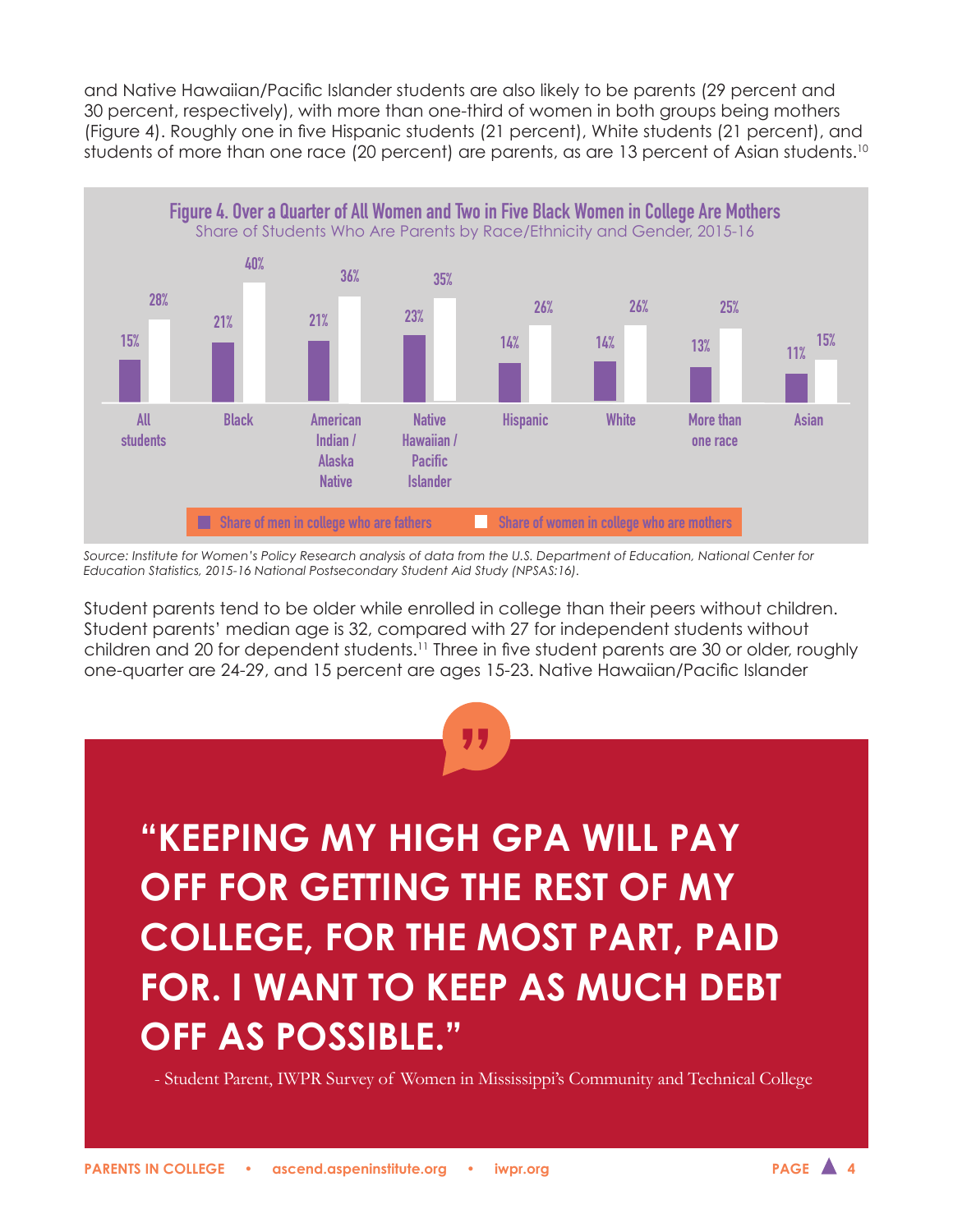student parents are more likely to be in their 30s or older (nearly three-quarters are in that age group) than other student parents, while Hispanic student parents are younger than parents of other racial/ethnic backgrounds (their median age is 30). Married student parents tend to be older than their single counterparts, with a median age of 34 and 30, respectively.

The large majority of student parents have one or two children (nearly 80 percent) and over half have children who are preschool-aged or younger (53 percent have children under age 6; Figure 5). Native Hawaiian/Pacific Islander, Black, and American Indian/Alaska Native student parents are the most likely to have youngest children who are 6 or older (over half of each group). Asian student parents are most likely to have children ages 0-5 (64 percent), followed by student parents of more than one race (56 percent), Hispanic student parents (56 percent), and White student parents (53 percent; Figure 5).



*Source: Institute for Women's Policy Research analysis of data from the U.S. Department of Education, National Center for Education Statistics, 2015-16 National Postsecondary Student Aid Study (NPSAS:16).*

## High College Debt Among Student Parents

Student parents' family responsibilities, financial insecurity, and high enrollment in for-profit institutions can lead them to borrow more for college than other students.12 Median debt among student parents enrolled in 2015-16 was more than two-and-a-half times higher than debt among students without children (\$6,500 compared with \$2,500, respectively).<sup>13</sup> Mothers, and especially single mothers, borrow more than other student parents and students without children. Student mothers enrolled in 2015-16 held a median \$8,300 in debt, and single mothers carried \$9,500 in debt. Median debt among single mothers in college was 2.7 times higher than median debt among women students without children (\$3,500).

Black student parents hold more student debt than parents or nonparents of every other racial/ethnic background. Black student parents borrow an average of \$18,100, compared

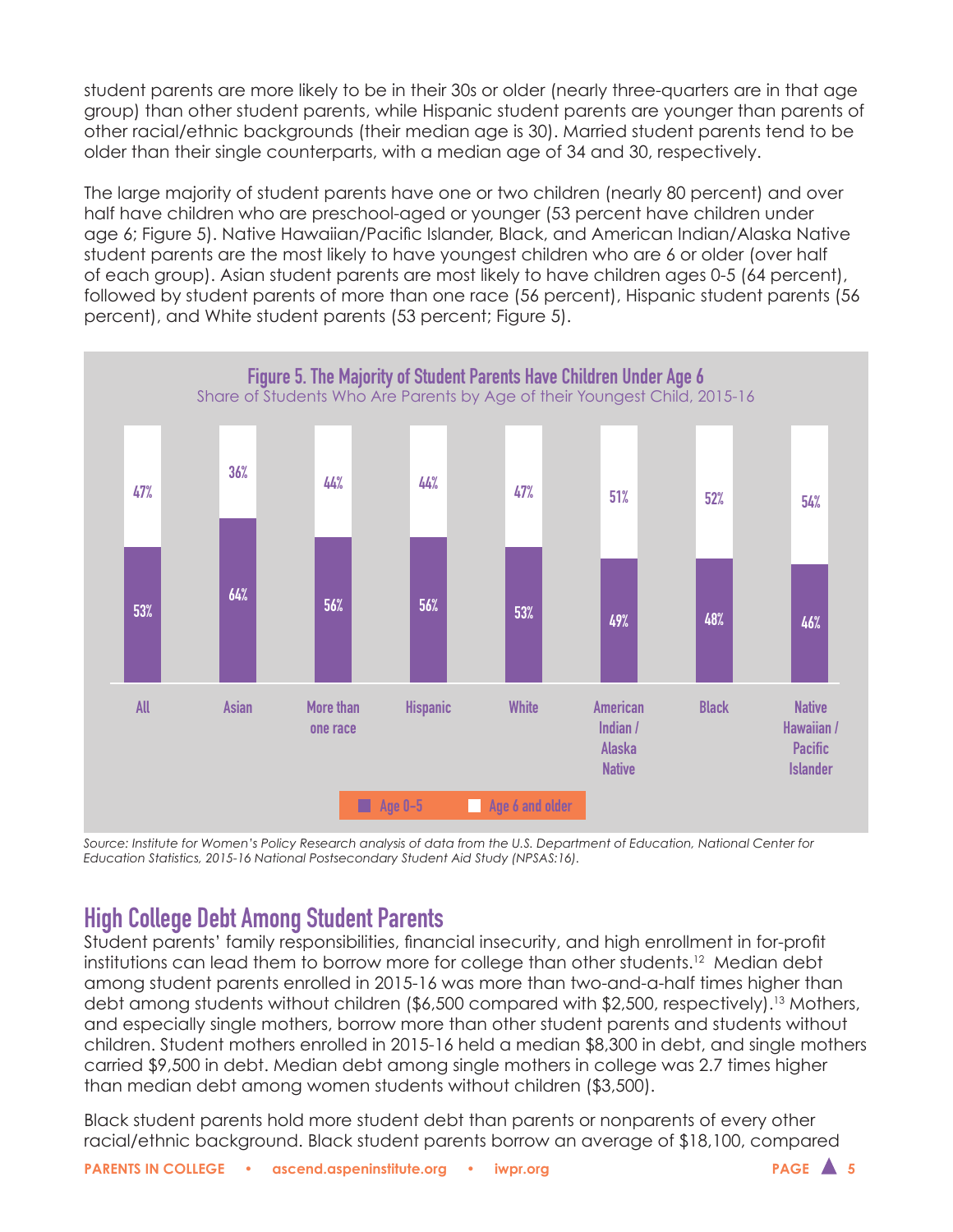with an average of \$13,500 among all students, \$13,100 among White student parents, and \$10,400 among Hispanic student parents (Figure 6).



*Source: Institute for Women's Policy Research analysis of data from the U.S. Department of Education, National Center for Education Statistics, 2015-16 National Postsecondary Student Aid Study (NPSAS:16).*

### Student Parents Earn Better Grades than Other Student Groups

Student parents are often motivated to pursue college by a desire to improve their children's lives.14 While a range of obstacles can impede their ability to graduate on time, student parents achieve higher grade point averages (GPA) than other students.15 One-third of student parents have a GPA of 3.5 or higher, compared with 31 percent of independent nonparents and 26 percent of dependent students (Figure 7).



*Source: Institute for Women's Policy Research analysis of data from the U.S. Department of Education, National Center for Education Statistics, 2015-16 National Postsecondary Student Aid Study (NPSAS:16).*

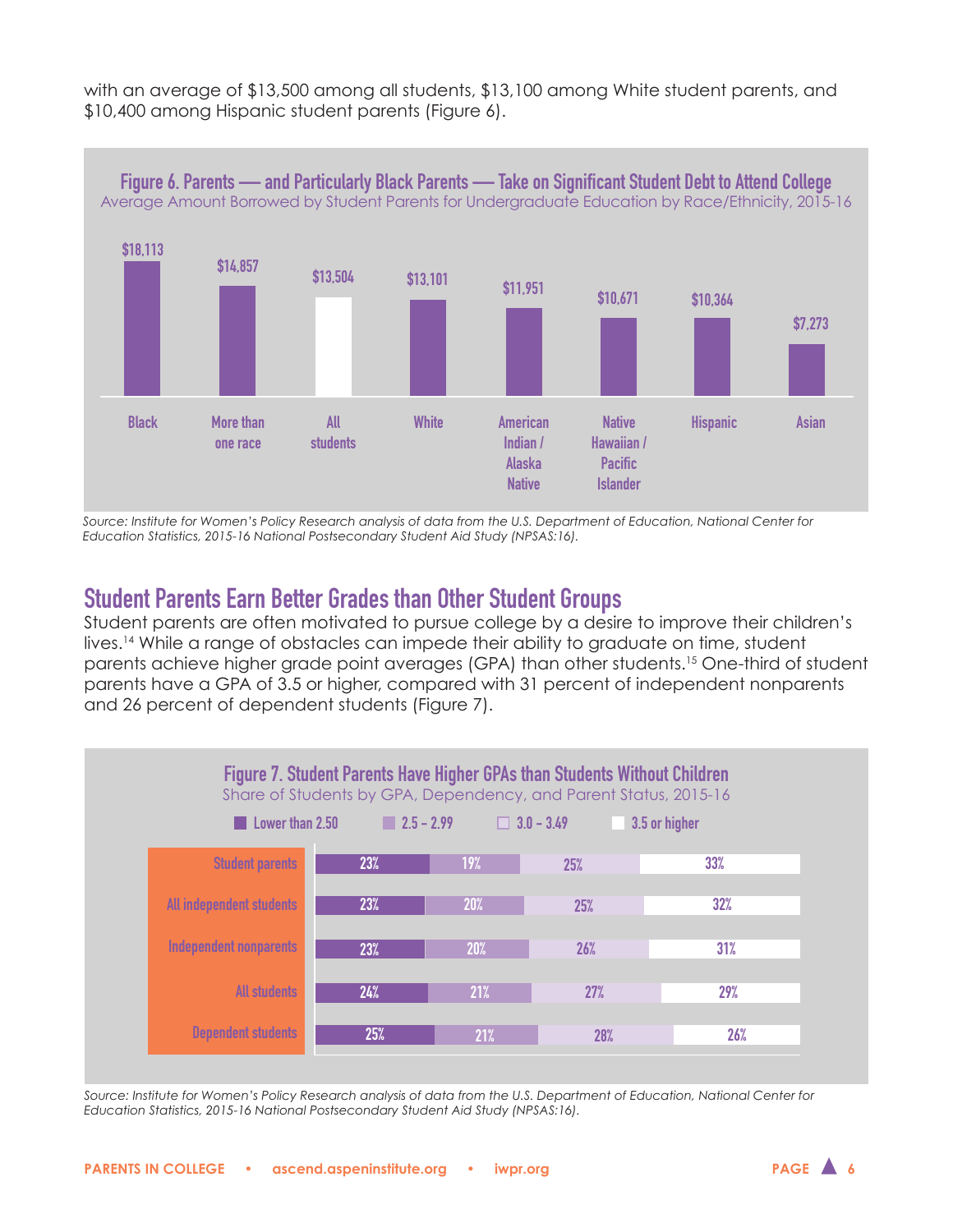#### Promoting Student Parents' College Success

Given the large share of parents who are students of color, promoting college success among student parents is critical to improving racial/ethnic equity in higher education access and outcomes. It is also vital to achieving national and state goals to substantially increase the number of US adults with postsecondary credentials.<sup>16</sup> Ensuring student parents have access to affordable, quality, child care — which one study found more than tripled their likelihood of on-time graduation — in addition to supports like coaching, affordable family housing, emergency financial aid, mentoring and peer support, and physical and mental health care, would improve postsecondary success and economic security across generations.17

*This fact sheet was produced by the Institute for Women's Policy Research and Ascend at the Aspen Institute with generous support from the Omidyar Network and ECMC Foundation. It was prepared by Lindsey Reichlin Cruse, Tessa Holtzman, and Barbara Gault from the Institute for Women's Policy Research, and David Croom and Portia Polk from Ascend.*

*The Aspen Institute is an educational and policy studies organization based in Washington, DC. Its mission is to foster leadership based on enduring values and to provide a nonpartisan*  venue for dealing with critical issues. As a policy program of the Institute, **Ascend at the Aspen** *Institute is the national hub for breakthrough ideas and collaborations that move children and the adults in their lives to educational success, economic security, and health and well-being.*  We take a two-generation approach to our work, focusing on children and the adults in their lives together, and we bring a gender and racial equity lens to our analysis. In everything we *do, we draw on the expertise and experience of families.*

*The Institute for Women's Policy Research (IWPR) conducts and communicates research to inspire public dialogue, shape policy, and improve the lives and opportunities of women of diverse backgrounds, circumstances, and experiences. The Institute's research strives to give voice to the needs of women from diverse ethnic and racial backgrounds across the income spectrum and to ensure that their perspectives enter the public debate on ending discrimination and inequality, improving opportunity, and increasing economic security for women and families. The Institute works with policymakers, scholars, and public interest groups to design, execute, and disseminate research and to build a diverse network of individuals*  and organizations that conduct and use women-oriented policy research. IWPR's work is *supported by foundation grants, government grants and contracts, donations from individuals, and contributions from organizations and corporations. IWPR is a 501(c)(3) tax-exempt organization that also works in affiliation with the Program on Gender Analysis in Economics at American University.*

#### **Notes**

1 Institute for Women's Policy Research (IWPR). 2018. Institute for Women's Policy Research (IWPR) analysis of data from the U.S. Department of Education, National Center for Education Statistics, 2015–16 National Postsecondary Student Aid Study (NPSAS:16).

2 Institute for Women's Policy Research (IWPR). 2018. Institute for Women's Policy Research (IWPR) analysis of data from the U.S. Department of Education, National Center for Education Statistics, 2015–16 National Postsecondary Student Aid Study (NPSAS:16) and Integrated Postsecondary Education Data System (IPEDS) Spring 2001 through Spring 2017, Fall Enrollment component.